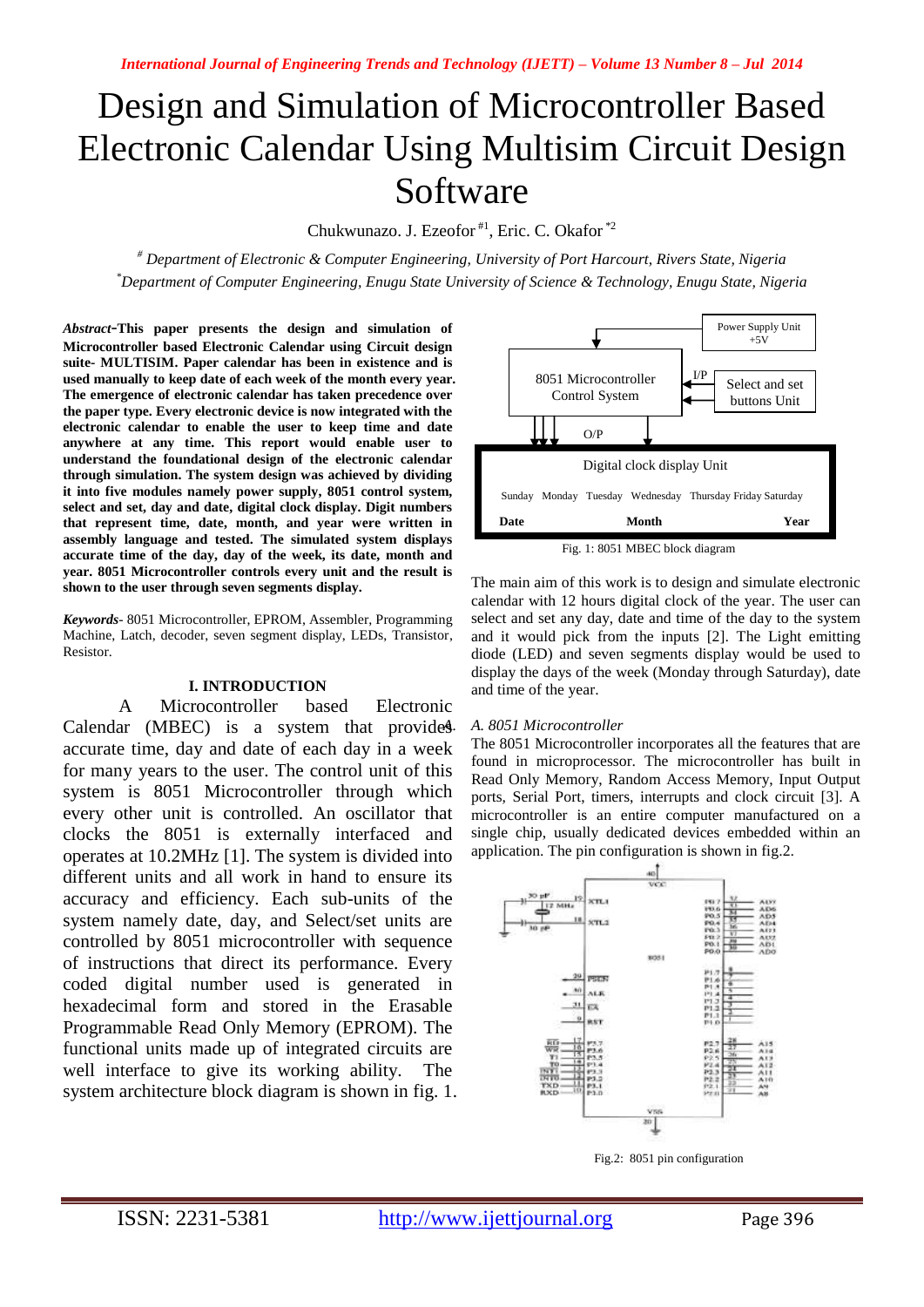# **II. RELATED WORK**

The related researched works are not limited to:

- a. Real Time Vehicle Locking and Tracking System using GSM and GPS Technology-An Anti-theft System by Pravada P. Wankhade and Prof. S.O. Dahad (2011) which deals with the design & development of a theft control system for an automobile being used to prevent/control the theft of a vehicle. The developed system makes use of an embedded system based on Global System for Mobile communication (GSM) technology [3].
- b. Design and program multi-processor platform for highperformance embedded processing by Yijun Liu, Zhenkun Li (2009) which addresses the issues of supporting parallelization in asymmetric multiprocessor (AMP) environment from both hardware and software sides, including cache coherence, semaphore and embedded software programming [4].
- c. Remote Controlling of Home Appliances using Mobile Telephony by Rifat Shahriyar, Enamul Hoque, S.M. Sohan, Iftekhar Naim, Md. Mostafa Akbar & Masud Karim Khan (2008) introduced a new mechanism so that the ordinary services of the mobile phones can be leveraged to communicate with and control the home appliances and make our homes a really smart one.

## **III. METHODOLOGY**

The design and simulation of MCBEC followed the flow chart diagram shown in fig.3.



MCBEC system involves five functional units. The System Design and Simulation approach used is Top-down hierarchical. The design focuses attention mainly on module integration and interface of the system. The system architecture has different integration units and each unit requires input to generates desired output.

## *A. Power Supply Unit*

Power supply is a device that powers all the chips and components used in the design. The system requires  $a +5V$ Direct Current (DC) supply as the operating voltage for the 8051 microcontroller unit, integrated circuit, and seven segments display. This was achieved by designing different stages that makes +5V DC power supply.

*1) Transformer:*

Transformer is an electromagnetic device that accepts an alternating voltage and current and step down the voltage to the required value when plugged to 220-240 Alternating Current (AC) mains. The step down transformer is used because the voltage needed to power the circuit is very small to compare with the supply 220V. The 12V/500mA conventional step down transformer is used to capture 12V from 220V AC.

### *2) Rectification:*

Rectification converts AC voltage into DC voltage and is achieved using full bridged diode. Bridged rectification gives full wave and was used to get positive voltage controlled circuit (VCC) and negative ground (GND) polarization.

*3) Filtration:*

The DC noise signals left after rectification is filtered using electrolytic capacitor in order to remove them totally in the circuit. The value of the capacitor used was chosen depending on the number of ripples and current that would appear at the output. The higher the value of the capacitor, more ripples is reduced. The voltage of the capacitor must be greater than the transformer voltage in order to avoid damage by higher voltage.

*4) Regulation Stage:*

This stage regulates the incoming voltage to a constant voltage depending on the required voltage. The three terminal Integrated Circuit (IC) regulator used is 7805 because +5V is required to power the Transistor Transistor Logic (TTL). The



Fig.4:  $+5V$  DC Power supply circuit of the project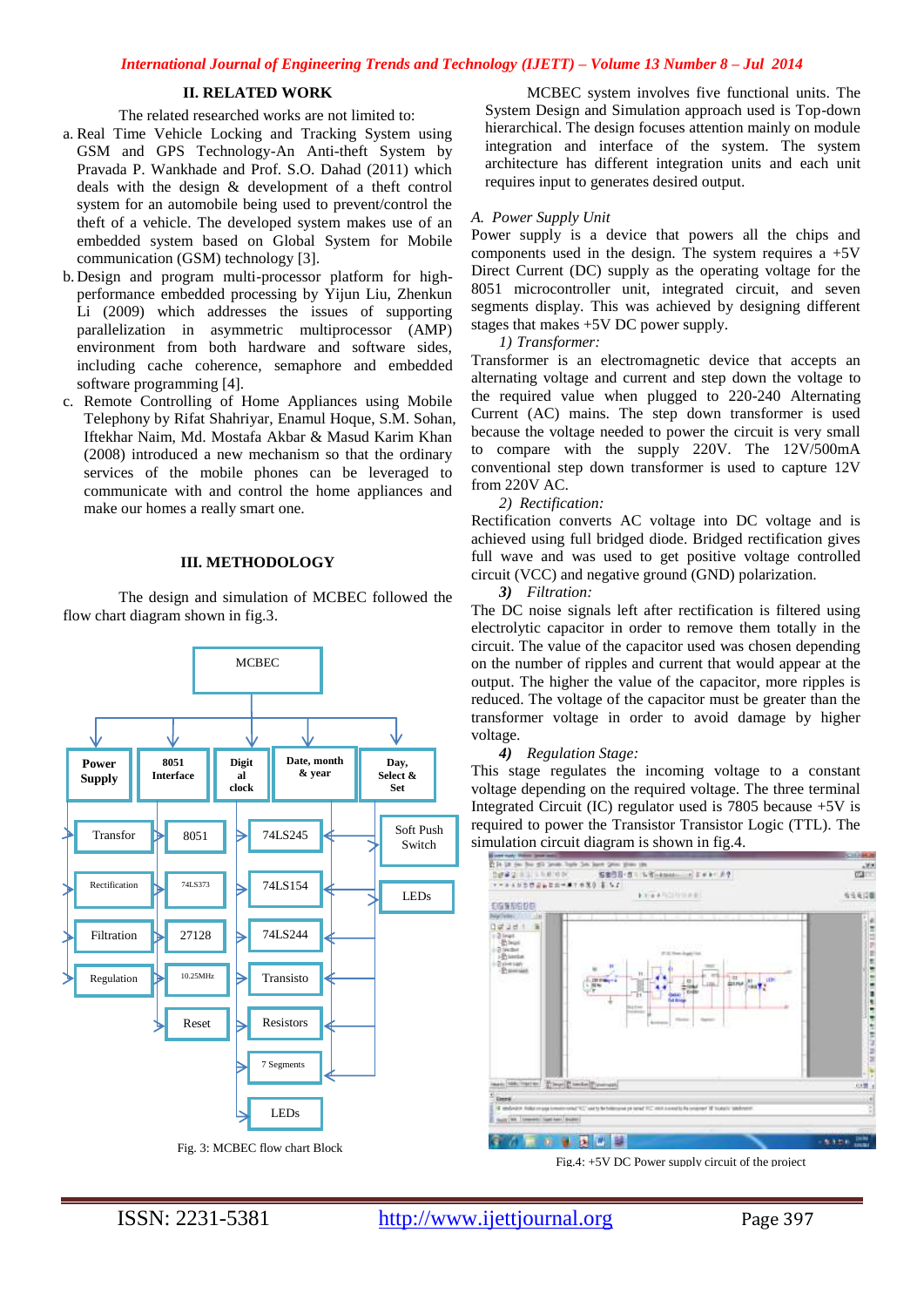# *International Journal of Engineering Trends and Technology (IJETT) – Volume 13 Number 8 – Jul 2014*

## *B. How Power supply module works?*

When AC cord is plugged into the 230V mains voltage (Nigerian AC Voltage rating) and the power supply switch (Ps1) switched ON, The voltage is transferred to the transformer primary coil. The transformer steps down the voltage from 220V to 12V. In order to convert the 12V AC into 12V DC, rectification is deployed which involves full bridged diodes. At this time, the signals from the transformer secondary coil possess some ripples. Filtration is required to remove the ripples and Electrolytic capacitor was used to achieve that. Also, since +5V DC is needed to power the ICs, 7805 regulator is used which maintains the steady positive voltage to the circuit.

# *C. Microcontroller interface with Memory*

The Microcontroller interface consists of three ICs namely 8051, Latch 74LS373 and EPROM 27128.

### *1) 8051 IC Interface:*

The 8051 controls all the activities that take place within the circuit board using sequence of written instructions.



Fig.5: 8051 interface with EPROM 27128

# *2) LATCH 74LS373 interface:*

The LATCH device interfaced 8051 and Erasable Programmable Read Only Memory (EPROM 27128). It demultiplexes lower address lines (A0-A7) from the data lines (D0-D7) of 8051 when 8051 requests to send/receive data from EPROM 27128 with a specified address.

# *3) EPROM 27128 interface:*

The EPROM 27128 is used to store written codes in either assembly language or c language that 8051 needs during its processing and execution time. Some 8051 have inbuilt memory and others are interfaced if the internal memory space is not enough to contain the programs.

# *D. How 8051 Communicate with EPROM 27128*

The 8051 sends out address of memory location say 0AFH since it has 16 bits address lines on the address bus A0 to A15; strobes logic 1 from ALE in order to clock the latch to demultiplex lower address lines A0-A7 from data lines D0-D7. Also, 8051 strobes out logic 0 from PSEN (known as program store enable) read data located in the EPROM pointed at by the address sent from microcontroller. The data O0-O7 is send back to 8051 through data bus. When it gets to 8051, it decodes before taking any action. The process continues until the power is switched off. The soft push switch is used to reset the 8051 when needed to start at the beginning. When the button is pressed, 8051 reset its address 00h and start all over again. 10.25 MHz crystal oscillator located on pins 18 and 19 is used to provide time that clock 8051 during operation as shown in fig.5.

# *E. Digital Clock*

This module has four stages namely: Buffer (74LS245 & 74LS244), 4-of-16 decoder/de-multiplexer (74LS154), PNP Transistors (BC327) and seven segment displays (common Anode).

1)*Buffer Stage:* Since the current produced by the 8051 would not be sufficient to drive many light emitting diodes used but need to be amplify in order to light all the seven segment display. 74LS245 and 74LS244 are used to amplify the currents in order to light many SSDs used as shown in the fig.6 simulation circuit diagram.



Fig.6: Digital clock & Buffer interface

2)*Decoder Stage:* This stage decodes the input lines A0-A3 and selects the output line corresponding to the bits.

3) *Transistors stage:* This stage switches on the seven segment display when triggered. With the help of transistors, 8051 can select any seven segment display (SSD) device and display digital numbers. There are 16 transistors used for switching purposes.

4) *Seven Segment display (SSD-Common Anode***)**: The component is used to display digit numbers in the form the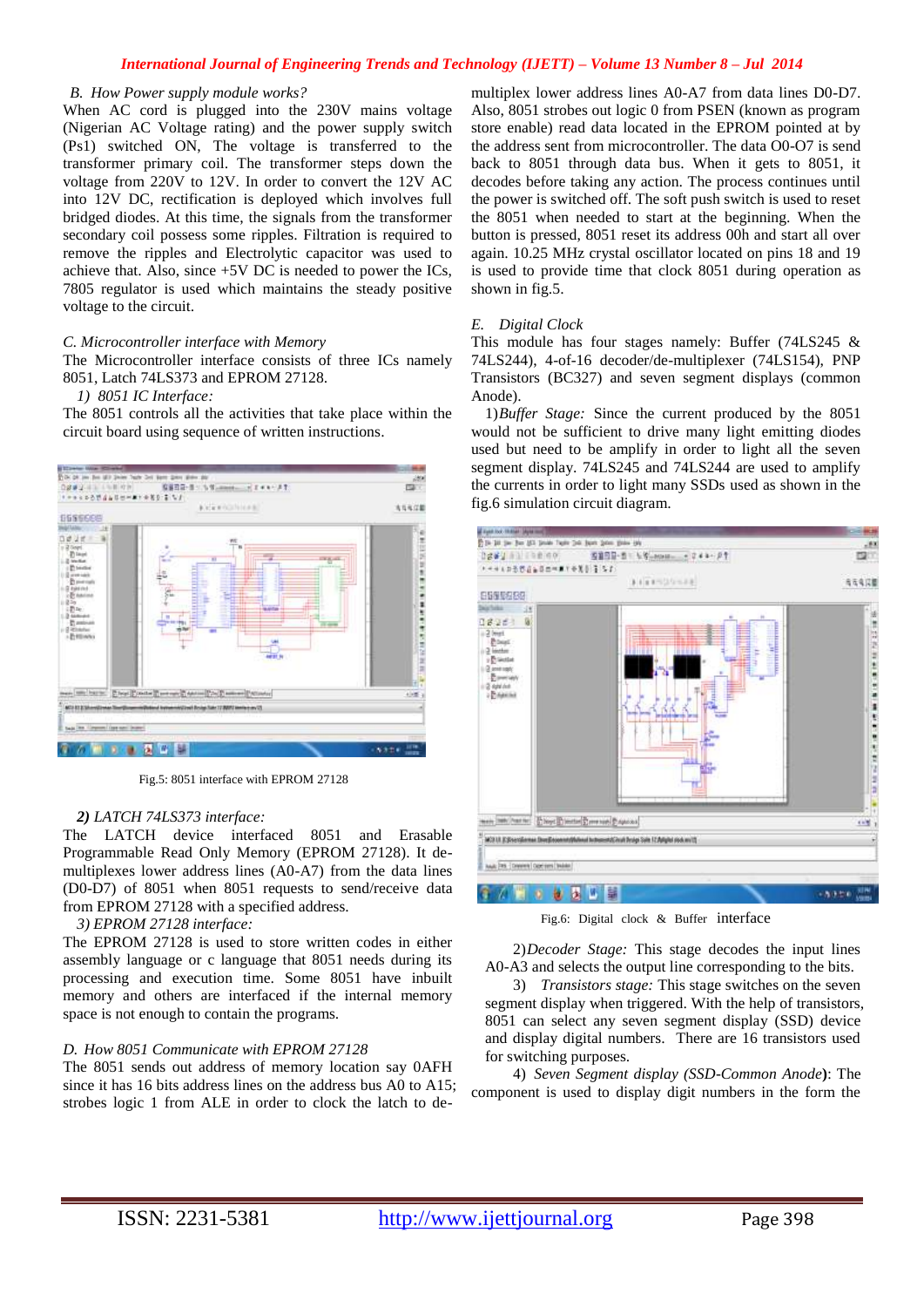## *International Journal of Engineering Trends and Technology (IJETT) – Volume 13 Number 8 – Jul 2014*

user would understand. Also the resistors connected are used to reduce the amount of current entering any component (load) placed after them. With resistors, LEDs and SSDs operation mode is assured. They would lights ON for hours without being damaged.

#### *F. How digital clock module works*

When the circuit is switched ON, the first display on the four SSDs would be 01:00 (the program default set point for time). 01 represents hours, (:) represents seconds and 00 represents minutes which signifies 1pm dot. The second (:) starts to counts immediately the switch is ON. The user is provided with soft push button to select and set the correct time at any moment if not correct. It follows the counting process of our time and the output is seen on the SSD meant for the hours. The data for the digit numbers are sent by the 8051 through (P1.0-P1.7) which were stored in the EPROM. The execution is done step-by-step according to the instructions and the simulation diagram shown in fig.6.

## *G. Date, Month and Year Unit*

#### This module contains 8 seven segment displays and

8 PNP transistors. The arrangement is shown in fig.7 and other components used like buffers, decoder and resistors were shown in the design and simulation environment properly.



Fig.7: Date, Month and Year module

#### *H. How the module works?*

When the system is switched ON, the first display would be **01:01: 2014** and the user can select and set to current date using the select and set buttons provided. It displays date in digit, month in digit and year in digit everyday. The new date changes immediately 12:00am dot mid night clocks according to the program format. It also considered leap year every four years to ensure that the February date count from 1 to 29 instead of 1 to 28 as shown in fig.7.

*I. Day*

It comprises of 7 light emitting diodes (LEDs) that represents Sunday through Saturday. Buffers, decoders, transistors and resistors are also used in the design to achieve desired output.



Fig.8: Day Module of the Project

#### *J. How DAY module works?*

When the system is switched ON, the default LED that represents Sunday of that week would lights ON and can be set to correspond with the date of that particular day. Each day, the LEDs responsible for that day would lights ON and stay ON until the time for that day elapse. It then changes to the next day LED when the proper time clocks. The process continues until the system is switched off. The simulation diagram for the day is shown in fig.8.

#### *K. Select & Set Panel*

This module comprises of two stages namely: Select and set buttons including LEDs for date, month, year, hour, minutes, and day. Two soft push switches are used to select and set any digit number as needed by the user. Pressing any switch interrupts the 8051 and must service the interrupt before preceding its normal operation.



Fig.9: Select & Set buttons module